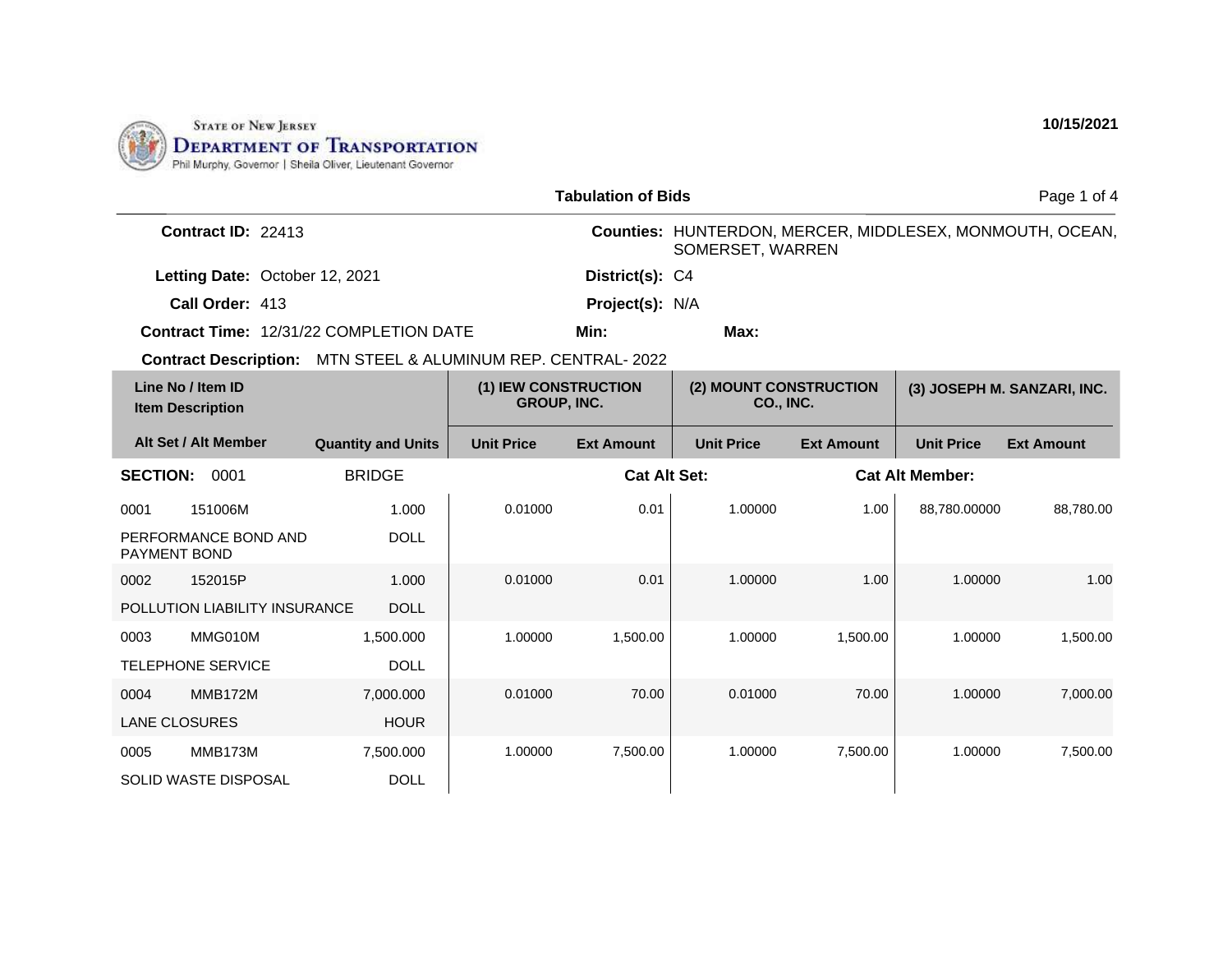

| <b>Tabulation of Bids</b>                                    |                           |                                            |                   |                                                                              |                   | Page 2 of 4                 |                   |
|--------------------------------------------------------------|---------------------------|--------------------------------------------|-------------------|------------------------------------------------------------------------------|-------------------|-----------------------------|-------------------|
| Contract ID: 22413                                           |                           |                                            |                   | Counties: HUNTERDON, MERCER, MIDDLESEX, MONMOUTH, OCEAN,<br>SOMERSET, WARREN |                   |                             |                   |
| Letting Date: October 12, 2021                               |                           |                                            | District(s): C4   |                                                                              |                   |                             |                   |
| Call Order: 413                                              |                           |                                            | Project(s): N/A   |                                                                              |                   |                             |                   |
| <b>Contract Time: 12/31/22 COMPLETION DATE</b>               |                           |                                            | Min:              | Max:                                                                         |                   |                             |                   |
| Contract Description: MTN STEEL & ALUMINUM REP. CENTRAL-2022 |                           |                                            |                   |                                                                              |                   |                             |                   |
| Line No / Item ID<br><b>Item Description</b>                 |                           | (1) IEW CONSTRUCTION<br><b>GROUP, INC.</b> |                   | (2) MOUNT CONSTRUCTION<br>CO., INC.                                          |                   | (3) JOSEPH M. SANZARI, INC. |                   |
| Alt Set / Alt Member                                         | <b>Quantity and Units</b> | <b>Unit Price</b>                          | <b>Ext Amount</b> | <b>Unit Price</b>                                                            | <b>Ext Amount</b> | <b>Unit Price</b>           | <b>Ext Amount</b> |
| <b>BRIDGE</b><br><b>SECTION:</b><br>0001                     |                           | <b>Cat Alt Set:</b>                        |                   |                                                                              |                   | <b>Cat Alt Member:</b>      |                   |
| 202024M<br>0006                                              | 100.000                   | 0.01000                                    | 1.00              | 50.00000                                                                     | 5,000.00          | 50.00000                    | 5,000.00          |
| <b>DISPOSAL OF REGULATED</b><br><b>MATERIAL</b>              | $\top$                    |                                            |                   |                                                                              |                   |                             |                   |
| MMG064M<br>0007                                              | 30,000.000                | 1.00000                                    | 30,000.00         | 1.00000                                                                      | 30,000.00         | 1.00000                     | 30,000.00         |
| DISPOSAL OF REGULATED<br>MATERIAL, HAZARDOUS                 | <b>DOLL</b>               |                                            |                   |                                                                              |                   |                             |                   |
| 109006M<br>0008                                              | 2,000,000.000             | 1.00000                                    | 2,000,000.00      | 1.00000                                                                      | 2,000,000.00      | 1.00000                     | 2,000,000.00      |
| <b>FORCE ACCOUNT</b>                                         | <b>DOLL</b>               |                                            |                   |                                                                              |                   |                             |                   |
| <b>MMB186M</b><br>0009                                       | 7,000.000                 | 408.00000                                  | 2,856,000.00      | 445.00000                                                                    | 3,115,000.00      | 616.00000                   | 4,312,000.00      |
| LABOR CREW, STEEL                                            | <b>HOUR</b>               |                                            |                   |                                                                              |                   |                             |                   |
| <b>MMB186M</b><br>0010                                       | 4,800.000                 | 340.00000                                  | 1,632,000.00      | 402.00000                                                                    | 1,929,600.00      | 297.00000                   | 1,425,600.00      |
| LABOR CREW, WELDING                                          | <b>HOUR</b>               |                                            |                   |                                                                              |                   |                             |                   |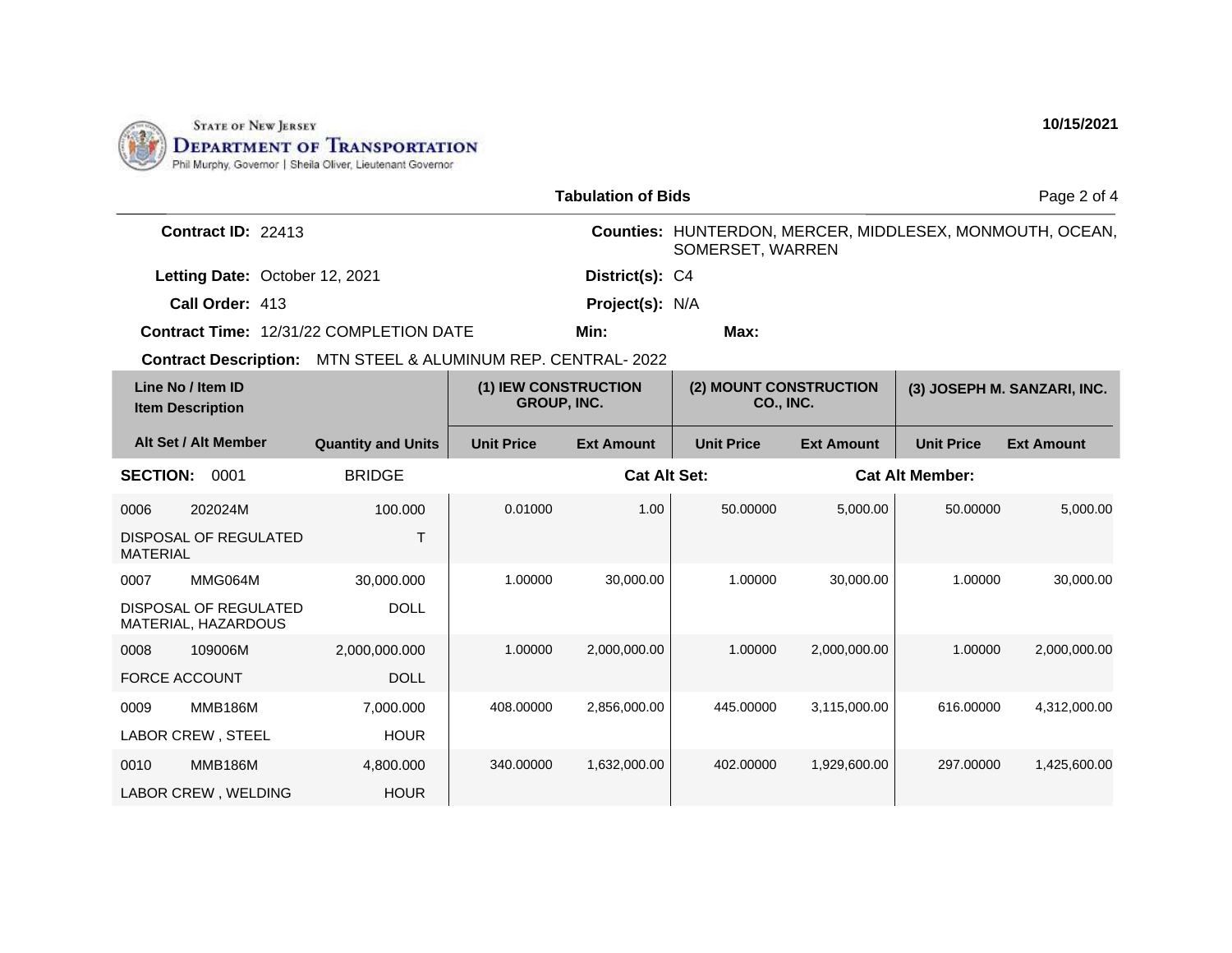

| <b>Tabulation of Bids</b>                    |                                   |                                                              |                     |                                            |                        |                             | Page 3 of 4                                              |                   |
|----------------------------------------------|-----------------------------------|--------------------------------------------------------------|---------------------|--------------------------------------------|------------------------|-----------------------------|----------------------------------------------------------|-------------------|
| Contract ID: 22413                           |                                   |                                                              |                     | SOMERSET, WARREN                           |                        |                             | Counties: HUNTERDON, MERCER, MIDDLESEX, MONMOUTH, OCEAN, |                   |
|                                              |                                   | Letting Date: October 12, 2021                               |                     | District(s): C4                            |                        |                             |                                                          |                   |
|                                              | Call Order: 413                   |                                                              |                     | Project(s): N/A                            |                        |                             |                                                          |                   |
|                                              |                                   | <b>Contract Time: 12/31/22 COMPLETION DATE</b>               |                     | Min:                                       | Max:                   |                             |                                                          |                   |
|                                              |                                   | Contract Description: MTN STEEL & ALUMINUM REP. CENTRAL-2022 |                     |                                            |                        |                             |                                                          |                   |
| Line No / Item ID<br><b>Item Description</b> |                                   | (1) IEW CONSTRUCTION<br><b>GROUP, INC.</b>                   |                     | (2) MOUNT CONSTRUCTION<br><b>CO., INC.</b> |                        | (3) JOSEPH M. SANZARI, INC. |                                                          |                   |
|                                              | Alt Set / Alt Member              | <b>Quantity and Units</b>                                    | <b>Unit Price</b>   | <b>Ext Amount</b>                          | <b>Unit Price</b>      | <b>Ext Amount</b>           | <b>Unit Price</b>                                        | <b>Ext Amount</b> |
| <b>SECTION:</b><br><b>BRIDGE</b><br>0001     |                                   |                                                              | <b>Cat Alt Set:</b> |                                            | <b>Cat Alt Member:</b> |                             |                                                          |                   |
| 0011                                         | MMG054M                           | 1,000.000                                                    | 80.00000            | 80,000.00                                  | 90.00000               | 90,000.00                   | 106.00000                                                | 106,000.00        |
|                                              | WORKER, TYPE "A"                  | <b>HOUR</b>                                                  |                     |                                            |                        |                             |                                                          |                   |
| 0012                                         | MMG057M                           | 1,000.000                                                    | 170.00000           | 170,000.00                                 | 151.00000              | 151,000.00                  | 121.00000                                                | 121,000.00        |
|                                              | WORKER, TYPE "B"                  | <b>HOUR</b>                                                  |                     |                                            |                        |                             |                                                          |                   |
| 0013                                         | MMB092M                           | 100.000                                                      | 125.00000           | 12,500.00                                  | 125.00000              | 12,500.00                   | 125.00000                                                | 12,500.00         |
|                                              | <b>CREW COORDINATOR</b>           | <b>HOUR</b>                                                  |                     |                                            |                        |                             |                                                          |                   |
| 0014                                         | MMG025M                           | 200,000.000                                                  | 1.00000             | 200,000.00                                 | 1.00000                | 200,000.00                  | 1.00000                                                  | 200,000.00        |
|                                              | <b>OVERTIME DIFFERENTIAL (OD)</b> | <b>DOLL</b>                                                  |                     |                                            |                        |                             |                                                          |                   |
|                                              | <b>Section Totals:</b>            |                                                              |                     | \$6,989,571.02                             |                        | \$7,542,172.00              |                                                          | \$8,316,881.00    |
|                                              |                                   | <b>Contract Totals</b>                                       |                     | \$6,989,571.02                             |                        | \$7,542,172.00              |                                                          | \$8,316,881.00    |
| <b>Cost Plus Time Totals</b>                 |                                   |                                                              | \$6,989,571.02      |                                            | \$7,542,172.00         |                             | 8,316,881.00                                             |                   |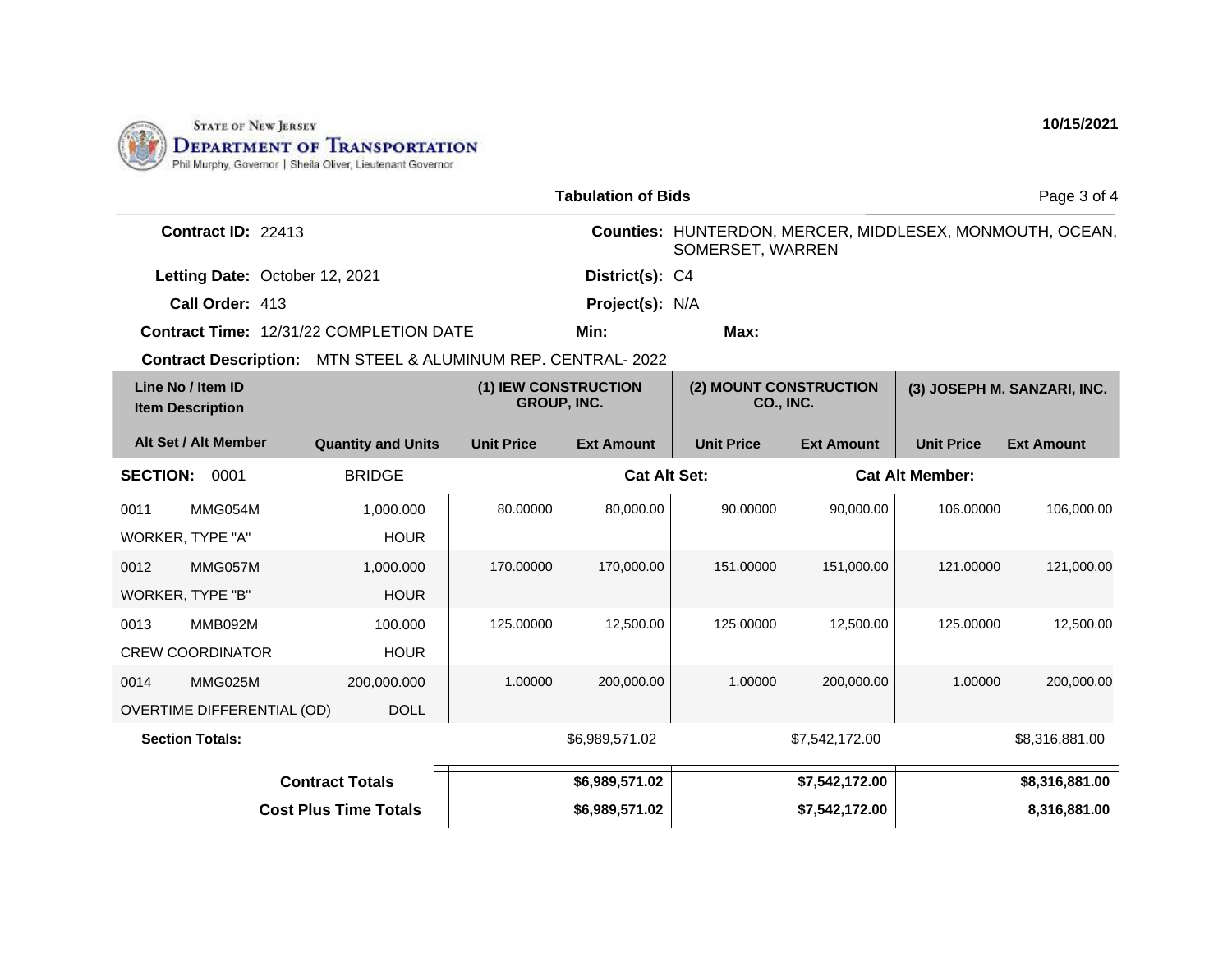

|                      |                                                                                                             | <b>Tabulation of Bids</b> | Page 4 of 4                                                                  |
|----------------------|-------------------------------------------------------------------------------------------------------------|---------------------------|------------------------------------------------------------------------------|
| Contract $ID: 22413$ |                                                                                                             |                           | Counties: HUNTERDON, MERCER, MIDDLESEX, MONMOUTH, OCEAN,<br>SOMERSET, WARREN |
|                      | Letting Date: October 12, 2021                                                                              | District(s): C4           |                                                                              |
| Call Order: 413      |                                                                                                             | Project(s): N/A           |                                                                              |
|                      | <b>Contract Time: 12/31/22 COMPLETION DATE</b>                                                              | Min:                      | Max:                                                                         |
|                      | <b>Contract Description:</b> MTN STEEL & ALUMINUM REP. CENTRAL-2022<br>() indicates item is bid as Lump Sum |                           |                                                                              |